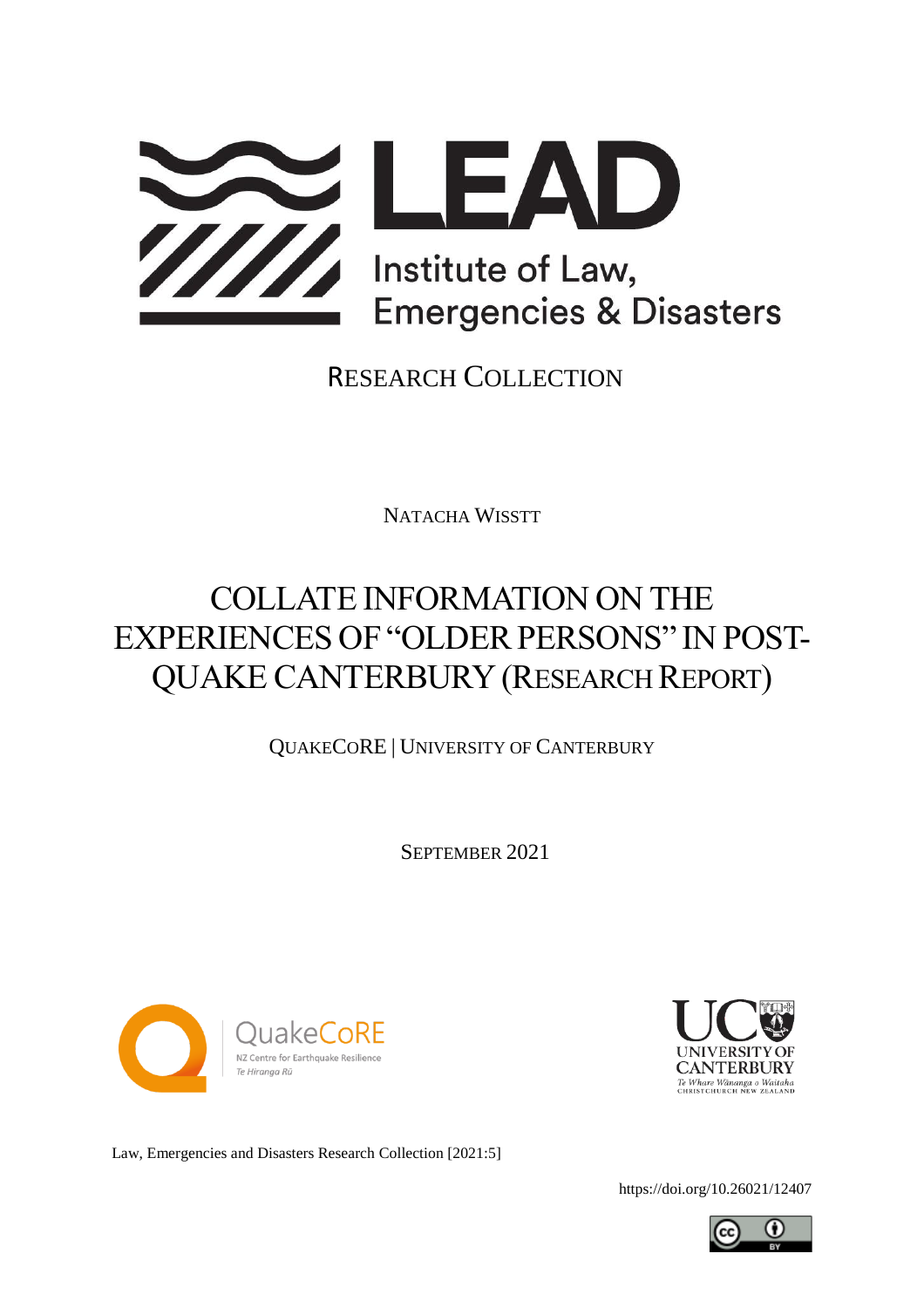### **TABLE OF CONTENTS**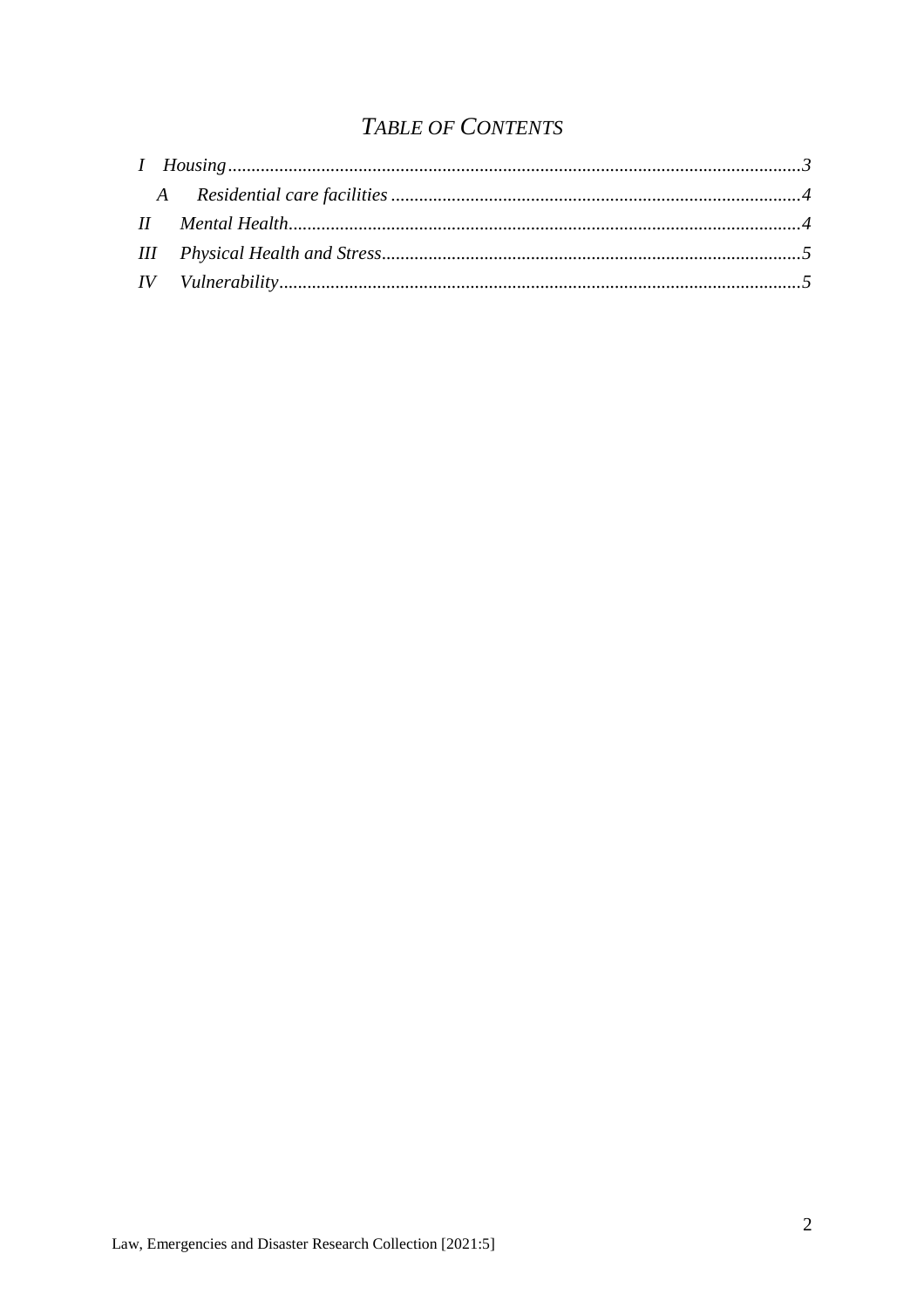### RESEARCH TASK THREE:

## COLLATE INFORMATION ON THE EXPERIENCES OF "OLDER PERSONS" IN POST-QUAKE CANTERBURY

#### NATACHA WISSTT<sup>\*</sup>

#### **ABSTRACT**

*These research papers explore the concept of vulnerability in international human rights law. In the wake of the Christchurch earthquakes of 2010-2011, this research focuses on how "vulnerability" has been used and developed within the wider human rights discourse.* 

*They also examine jurisprudence of international human rights bodies, and how the concept of "vulnerability" has been applied. The research also includes a brief investigation into the experiences of vulnerable populations in disaster contexts, focusing primarily on the experiences of "vulnerable persons" in the Christchurch earthquakes and their aftermath.*

Areas of concern that consistently arise regarding the experiences of "older persons" in post-quake Canterbury include; housing, evacuation (residential care facilities), mental and physical health, and particularly vulnerable sub-groups.

#### <span id="page-2-0"></span>*I Housing*

For the elderly, housing following the earthquake became a pressure point.<sup>1</sup> Many felt heightened stress in the immediate post natural disaster context as they needed temporary or alternative accommodation quickly that suited their particular needs. 2

There was also pressure due to the loss of many state houses combined with the increase in competition for lower-end rental housing.<sup>3</sup> These effects have lasted many years following the earthquakes, as there is a reported increase in "distress and problems relating to housing and financial areas over time".<sup>4</sup>

<sup>\*</sup> Natacha Wisstt was a student at the University of Canterbury, having just completed a Bachelor of Laws (2018) and enrolled in a Master of Laws (International Law and Politics) (2020) at the time of this research.

<sup>1</sup> New Zealand Council of Christian Social Services *How are older people faring in our communities* (19 August 2014) at 3.

<sup>2</sup> At 7.

<sup>3</sup> At 3.

<sup>4</sup> Fiona Alpass and others "Ripples of recovery and resilience tracking the effects of the Canterbury earthquakes on Older New Zealanders" (2016) 20 Australasian Journal of Disaster and Trauma Studies 117 at 122.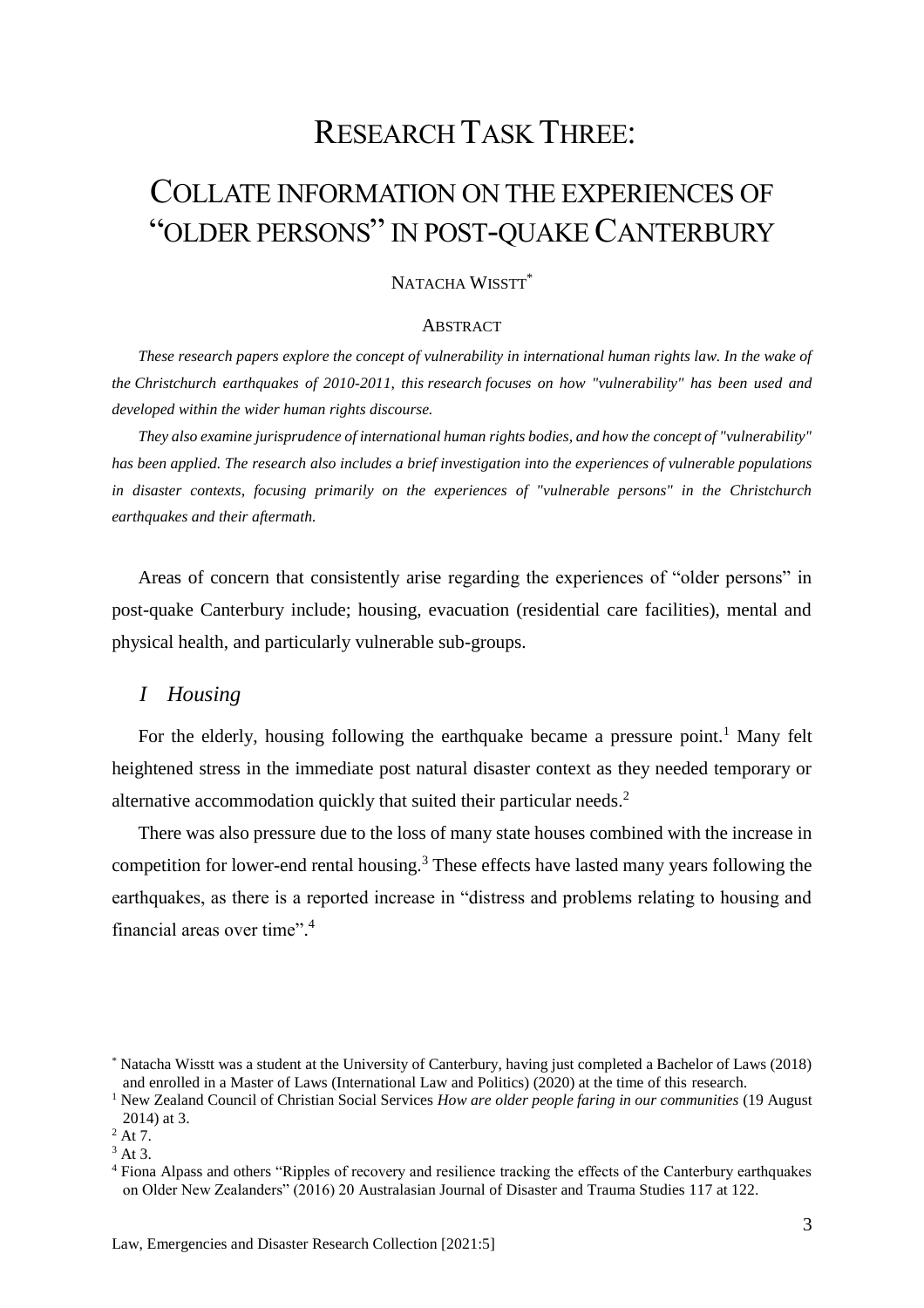#### <span id="page-3-0"></span>*A Residential care facilities*

During the earthquake, elderly residential care facilities were significantly impacted and around 600 elderly individuals had to be relocated out of the city.<sup>5</sup> Seven of the facilities were closed and evacuated, and two were partially evacuated.<sup>6</sup> The care facilities also struggled with staffing to care for the elderly and had to overcome sanitation difficulties.<sup>7</sup> It was found that those who were evacuated "saw the evacuations as a positive step" and were incredibly resilient, perhaps due to their past experiences of "living through bombings in a war or growing up with hard work on a farm".<sup>8</sup> Another report also noted the "high level of resilience within the older population in the years following the earthquake series". <sup>9</sup> The report also notes that centres responded well to the needs of the elderly and organised special care and visits from family and volunteers to aid in practical support.<sup>10</sup> Despite this positivity, the mental and cognitive health of the elderly in the residential care facilities following the earthquake was problematic. Many felt anxiety and confusion in the post-earthquake context.<sup>11</sup> The lack of communication and information about the situation for the elderly heightened this.<sup>12</sup>

#### <span id="page-3-1"></span>*II Mental Health*

According to Dr Chris Leathart, "the pervading medical issue in the aftermath of the earthquake is psychological stress" which particularly affects "elderly people (particularly women) and those living alone, who are frightened and anxious".<sup>13</sup> However, there was a decrease in reports of emotional loneliness in the direct aftermath of the earthquake, which may have been due to the "high levels of social support available at the time".<sup>14</sup> Despite this, there were still significant barriers to overcoming loneliness and isolation as many elderly still experienced it.<sup>15</sup> It was reported that transportation was an issue as it was "the largest barrier

<sup>5</sup> Libby Gawith "How communities in Christchurch have been coping with their earthquake" (2011) 40(4) Journal of Psychology 121 at 124.

<sup>&</sup>lt;sup>6</sup> Claire P Heppenstall and others "Impacts of the emergency mass evacuation of the elderly from residential care facilities" (2013) 7(4) Disaster Health Preparedness 419 at 422.

<sup>7</sup> Gawith, above n 5.

<sup>8</sup> Heppenstall and others, above n 6, at 421.

<sup>9</sup> Joanne Allen and others "Longitudinal health and disaster impact in older New Zealand adults in the 2010-2011 Canterbury earthquake series" (2018) 61(7) Journal of Gerontological Social Work 701 at 714.

<sup>&</sup>lt;sup>10</sup> Heppenstall and others, above n 6, at 421.

 $11$  At 421.

<sup>12</sup> At 421.

<sup>&</sup>lt;sup>13</sup> Interview with Dr Chris Leathart, GP, Christchurch member of the bpac<sup>NZ</sup> Clinical Advisory Group ("In the aftermath of a catastrophe: The Christchurch earthquake, February 2011" (2011) Best Practice Journal 36) transcript provided by  $b$ pac<sup>NZ</sup>, at 5.

<sup>&</sup>lt;sup>14</sup> Alpass and others, above n 4, at 123.

<sup>15</sup> Sarah Wylie *Social isolation and older people in Canterbury* (Age Concern Canterbury, 2011) at 23.